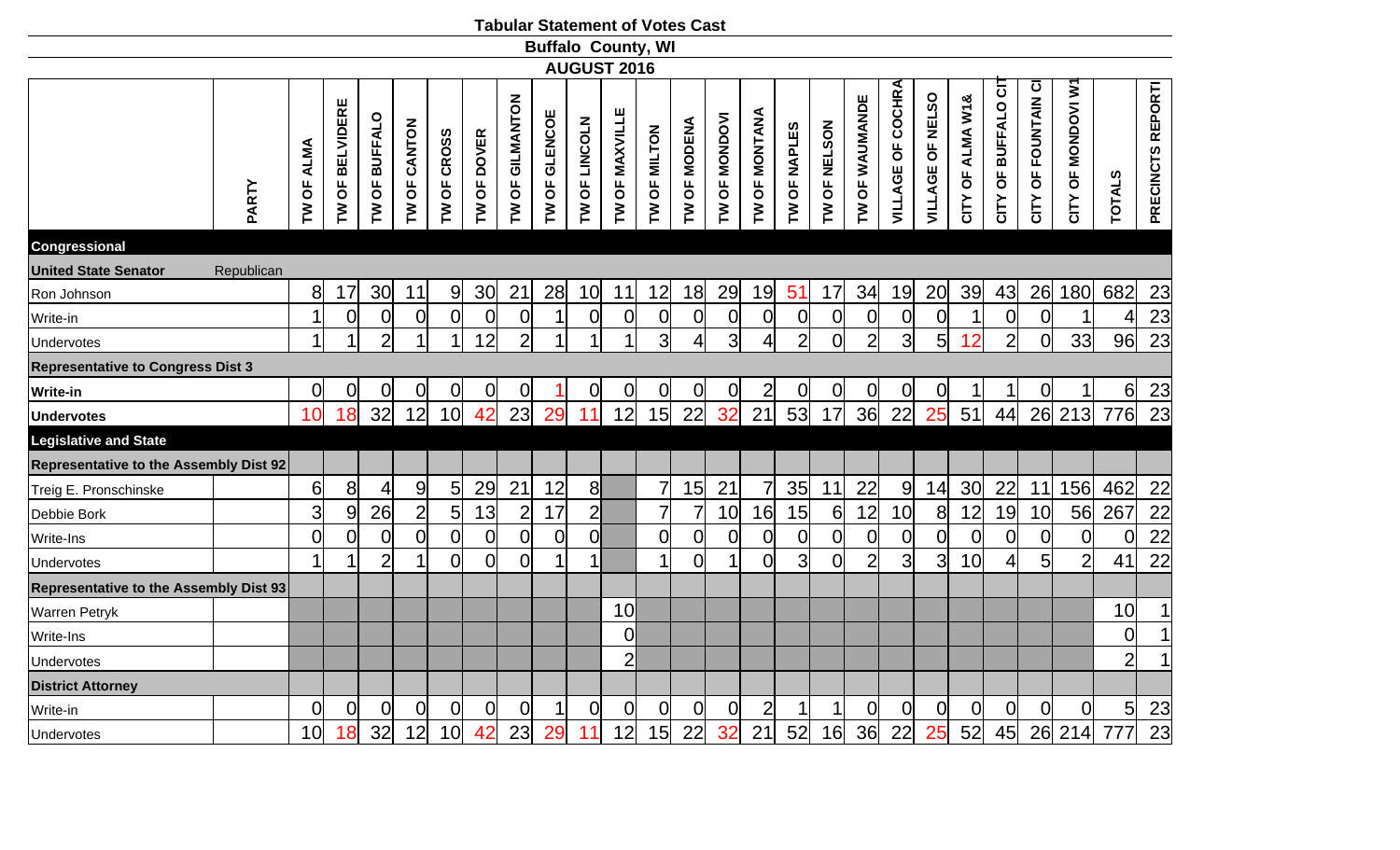|                               |       |                |                                                             |                             |                 |                       |                                                |                                           |                                                | <b>Tabular Statement of Votes Cast</b>                |                                                            |                |                |                |                  |                |                           |                                            |                                                 |                     |                  |                                                                 |                          |                              |                |                   |
|-------------------------------|-------|----------------|-------------------------------------------------------------|-----------------------------|-----------------|-----------------------|------------------------------------------------|-------------------------------------------|------------------------------------------------|-------------------------------------------------------|------------------------------------------------------------|----------------|----------------|----------------|------------------|----------------|---------------------------|--------------------------------------------|-------------------------------------------------|---------------------|------------------|-----------------------------------------------------------------|--------------------------|------------------------------|----------------|-------------------|
|                               |       |                |                                                             |                             |                 |                       |                                                |                                           |                                                | <b>Buffalo County, WI</b>                             |                                                            |                |                |                |                  |                |                           |                                            |                                                 |                     |                  |                                                                 |                          |                              |                |                   |
|                               |       |                |                                                             |                             |                 |                       |                                                |                                           |                                                | <b>AUGUST 2016</b>                                    |                                                            |                |                |                |                  |                |                           |                                            |                                                 |                     |                  |                                                                 |                          |                              |                |                   |
|                               | PARTY | ALMA<br>TW OF  | <b>BELVIDERE</b><br>$\overline{\sigma}$<br>$\sum_{i=1}^{n}$ | <b>BUFFALO</b><br>pP<br>ΣP. | CANTON<br>TW OF | <b>CROSS</b><br>TW OF | <b>DOVER</b><br>$\overline{6}$<br>$\mathbf{M}$ | GILMANTON<br>$\overline{\mathsf{b}}$<br>M | GLENCOE<br>$\overline{\sigma}$<br>$\mathbf{M}$ | <b>LINCOLN</b><br>$\overline{6}$<br>$\mathsf{\Sigma}$ | <b>MAXVILLE</b><br>$\overline{\sigma}$<br>$\sum_{i=1}^{n}$ | TW OF MILTON   | TW OF MODENA   | TW OF MONDOVI  | OF MONTANA<br>ML | TW OF NAPLES   | OF NELSON<br>$\mathbf{M}$ | WAUMANDE<br>$\overline{6}$<br>$\mathbf{M}$ | <b>COCHRA</b><br>$\overline{\sigma}$<br>VILLAGE | OF NELSO<br>VILLAGE | CITY OF ALMA W1& | $\overline{5}$<br><b>BUFFALO</b><br>$\overline{\sigma}$<br>CITY | FOUNTAIN CI<br>5<br>CITY | <b>MONDOVI W1</b><br>CITY OF | <b>TOTALS</b>  | PRECINCTS REPORTI |
| County                        |       |                |                                                             |                             |                 |                       |                                                |                                           |                                                |                                                       |                                                            |                |                |                |                  |                |                           |                                            |                                                 |                     |                  |                                                                 |                          |                              |                |                   |
| <b>County Clerk</b>           |       |                |                                                             |                             |                 |                       |                                                |                                           |                                                |                                                       |                                                            |                |                |                |                  |                |                           |                                            |                                                 |                     |                  |                                                                 |                          |                              |                |                   |
| Write-Ins                     |       | $\overline{0}$ | 0                                                           | 0                           | $\overline{O}$  | 0                     | 0                                              | $\overline{0}$                            |                                                | 0                                                     | 0                                                          | $\overline{0}$ | $\overline{0}$ | 0              | $2\vert$         | $\overline{0}$ | 0                         | $\overline{0}$                             |                                                 |                     | 0                | 0                                                               | 0                        | $\overline{0}$               | 5 <sup>1</sup> | 23                |
| Undervotes                    |       | 10             | 18                                                          | 32                          | 12              | 10 <sub>l</sub>       | 42                                             | 23                                        | 29                                             | 1                                                     | 12                                                         | 15             | 22             | 32             | 21               | 52             | 16                        | 36                                         | 22                                              | 25                  | 52               | 45                                                              |                          | 26 214                       |                | 23                |
| <b>County Treasurer</b>       |       |                |                                                             |                             |                 |                       |                                                |                                           |                                                |                                                       |                                                            |                |                |                |                  |                |                           |                                            |                                                 |                     |                  |                                                                 |                          |                              |                |                   |
| <b>Tina Anibas</b>            |       | 9              | 16                                                          | 24                          | 10              | $6 \mid$              | 32                                             | 16                                        | 23                                             | 10 <sup>l</sup>                                       | 10 <sup>1</sup>                                            | 13             | 19             | 27             | 10 <sup>1</sup>  | 42             | 15                        | 28                                         | 17                                              | 25                  | 41               | 36                                                              | 16                       | 170                          | 615            | 23                |
| Write-Ins                     |       | $\overline{0}$ | 0                                                           | $\overline{0}$              | 0               | 0                     | $\overline{O}$                                 | $\overline{0}$                            | $\overline{0}$                                 | $\overline{0}$                                        | $\overline{0}$                                             | $\overline{0}$ | $\overline{0}$ | 0              |                  | $\overline{0}$ |                           | $\overline{0}$                             | $\overline{0}$                                  | $\overline{O}$      | $\overline{O}$   | $\overline{0}$                                                  | $\overline{O}$           | $\overline{0}$               |                | 23                |
| Undervotes                    |       |                | $\overline{2}$                                              | 8 <sup>1</sup>              | $\overline{2}$  | 4 <sup>1</sup>        | 10                                             | 7                                         |                                                |                                                       | $\overline{2}$                                             | $\overline{2}$ | $\overline{3}$ | $5 \vert$      | 12               | 11             |                           | 8 <sup>1</sup>                             | 5 <sub>l</sub>                                  | 0                   | 11               | 9                                                               | 10 <sub>l</sub>          | 44                           | 165            | 23                |
| <b>Register of Deeds</b>      |       |                |                                                             |                             |                 |                       |                                                |                                           |                                                |                                                       |                                                            |                |                |                |                  |                |                           |                                            |                                                 |                     |                  |                                                                 |                          |                              |                |                   |
| Write-in                      |       | <sub>O</sub>   | 0                                                           | 0                           | 0               | 0                     | 0                                              | $\overline{0}$                            |                                                | <sub>O</sub>                                          | 0                                                          | 0              | $\Omega$       | 0              | $\overline{2}$   | $\overline{0}$ | 0                         | 0                                          | $\overline{0}$                                  |                     |                  | 0                                                               | 0                        | $\overline{0}$               | 5              | 23                |
| Undervotes                    |       | 10             | 18                                                          | 32                          | 12              | 10 <sup>1</sup>       | 42                                             | 23                                        | 29                                             |                                                       | 12                                                         | 15             | 22             | 32             | 21               | 53             | 17                        | 36                                         | 22                                              | 24                  | 51               | 45                                                              |                          | 26 214                       |                | 23                |
|                               |       |                |                                                             |                             |                 |                       |                                                |                                           |                                                |                                                       |                                                            |                |                |                |                  |                |                           |                                            |                                                 |                     |                  |                                                                 |                          |                              |                |                   |
| Absentee Ballots Not Returned |       | 0              | 0                                                           | 0                           |                 | 이                     | 0                                              | $\overline{0}$                            |                                                | $\overline{0}$                                        | $\overline{0}$                                             | $\overline{0}$ | $\overline{0}$ | 0              | 0                | $\overline{O}$ | 0                         | $\overline{0}$                             | $\overline{0}$                                  | 0                   |                  | 0                                                               |                          | $\overline{2}$               | 6              | 23                |
| Provisional Ballots Issued    |       | 0l             | $\overline{0}$                                              | $\overline{0}$              | $\overline{O}$  | Ol                    | $\overline{0}$                                 | $\overline{0}$                            | $\overline{0}$                                 | Ol                                                    | $\overline{0}$                                             | $\overline{0}$ |                | $\overline{0}$ | <sub>0</sub>     | $\overline{0}$ | Ol                        | O                                          | $\overline{0}$                                  | $\overline{0}$      | Ωl               | $\overline{0}$                                                  | Ol                       | Ol                           | 0l             | 23                |
|                               |       |                |                                                             |                             | <b>NR</b>       |                       |                                                |                                           | <b>NR</b>                                      |                                                       |                                                            |                |                |                |                  |                |                           |                                            |                                                 |                     | <b>NR</b>        |                                                                 | <b>NR</b>                | <b>NR</b>                    |                |                   |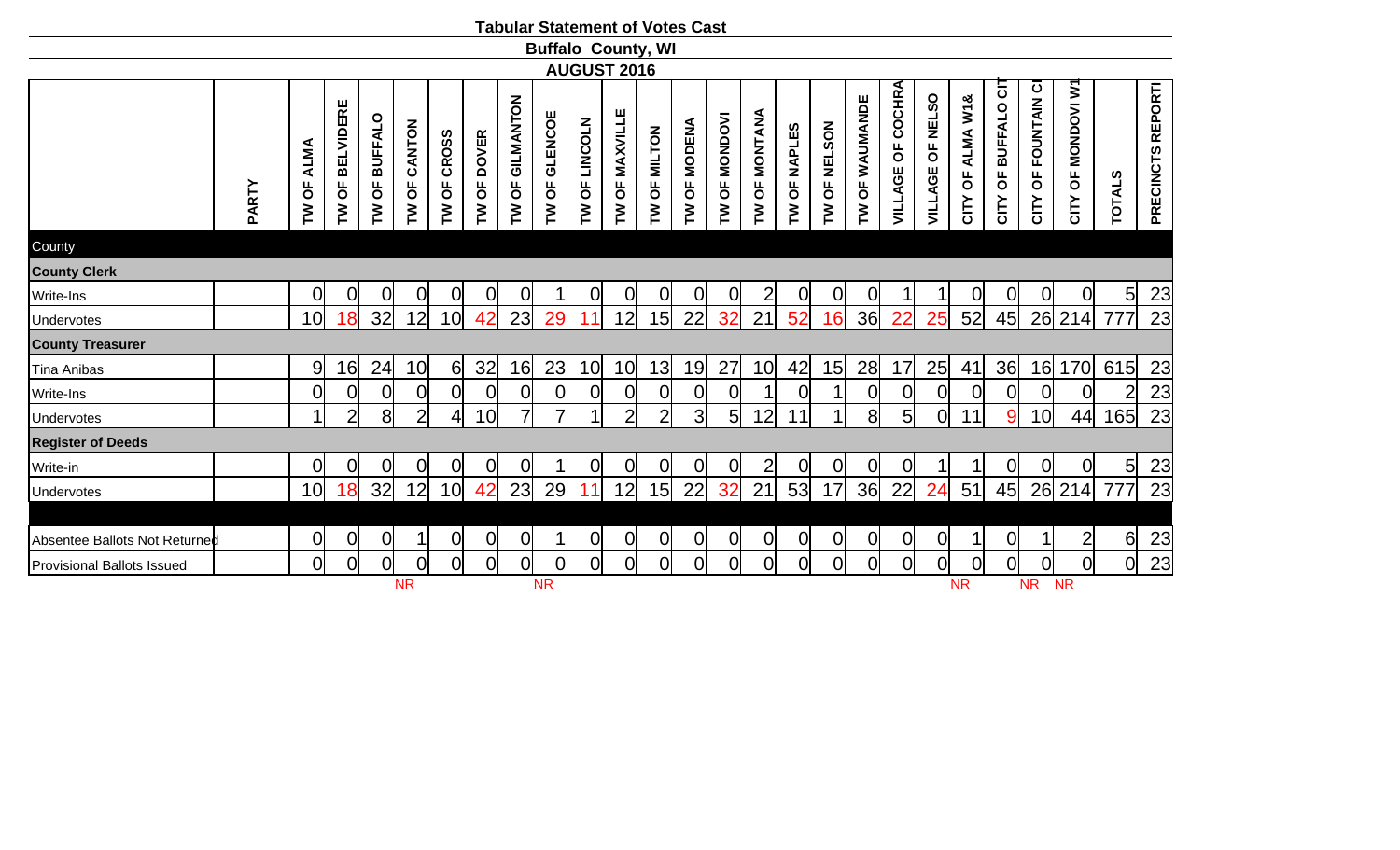|                                               |            |                                    |                   |                 |                |                                          |                |                 |                      |                 | <b>Tabular Statement of Votes Cast</b> |                |                      |                 |                 |                |                     |                 |                           |                          |                   |                        |                          |                     |                |                    |
|-----------------------------------------------|------------|------------------------------------|-------------------|-----------------|----------------|------------------------------------------|----------------|-----------------|----------------------|-----------------|----------------------------------------|----------------|----------------------|-----------------|-----------------|----------------|---------------------|-----------------|---------------------------|--------------------------|-------------------|------------------------|--------------------------|---------------------|----------------|--------------------|
|                                               |            |                                    |                   |                 |                |                                          |                |                 |                      |                 | <b>Buffalo County, WI</b>              |                |                      |                 |                 |                |                     |                 |                           |                          |                   |                        |                          |                     |                |                    |
|                                               |            |                                    |                   |                 |                |                                          |                |                 |                      |                 | <b>AUGUST 2016</b>                     |                |                      |                 |                 |                |                     |                 |                           |                          |                   |                        |                          |                     |                |                    |
|                                               | PARTY      | <b>ALMA</b><br>$\overline{6}$<br>ξ | OF BELVIDERE<br>ξ | OF BUFFALO<br>ξ | TW OF CANTON   | <b>CROSS</b><br>$\overline{\sigma}$<br>ξ | OF DOVER<br>Σ  | TW OF GILMANTON | <b>TW OF GLENCOE</b> | OF LINCOLN<br>ξ | OF MAXVILLE<br>ξ                       | OF MILTON<br>ξ | <b>I'W OF MODENA</b> | OF MONDOVI<br>ξ | OF MONTANA<br>ξ | TW OF NAPLES   | <b>TW OF NELSON</b> | TW OF WAUMANDEE | <b>VILLAGE OF COCHRAN</b> | <b>VILLAGE OF NELSON</b> | CITY OF ALMA W1&2 | OF BUFFALO CIT<br>CITY | OF FOUNTAIN CITY<br>CITY | CITY OF MONDOVI W1- | <b>TOTALS</b>  | PRECINCTS REPORTIN |
| Congressional                                 |            |                                    |                   |                 |                |                                          |                |                 |                      |                 |                                        |                |                      |                 |                 |                |                     |                 |                           |                          |                   |                        |                          |                     |                |                    |
| <b>United State Senator</b>                   | Democratic |                                    |                   |                 |                |                                          |                |                 |                      |                 |                                        |                |                      |                 |                 |                |                     |                 |                           |                          |                   |                        |                          |                     |                |                    |
| Russ Feingold                                 |            | 18                                 | 23                | 21              | 15             | 7                                        | 11             | 11              | 20                   | 21              | 12                                     | 25             | 23                   | 17              | 10              | 23             | 27                  | 25              | 20                        | 21                       | 60                | 53                     | 47                       | 106                 | 616            | 23                 |
| lScott Harbach                                |            | $\overline{3}$                     | 1                 | $\overline{2}$  | $\overline{0}$ | $\overline{2}$                           | $\mathbf 1$    | 3 <sup>1</sup>  | 5 <sup>1</sup>       | $\mathbf 1$     | 1                                      | 5 <sup>1</sup> |                      | $\overline{2}$  | $\overline{3}$  | $\overline{2}$ |                     | 6               |                           | 1                        | 5 <sup>1</sup>    | 0                      | 5 <sub>l</sub>           | 8                   | 59             | 23                 |
| lWrite-in                                     |            | $\overline{0}$                     | $\overline{0}$    | $\overline{0}$  | $\overline{0}$ | $\overline{0}$                           | 0              | $\overline{0}$  | 0                    | 0               | $\overline{0}$                         | $\overline{0}$ | 0                    | $\overline{0}$  | $\overline{0}$  | $\overline{0}$ | Οl                  | 01              | $\mathbf 0$               | 0                        |                   | 0                      | $\overline{0}$           | $\overline{0}$      |                | 23                 |
| <b>IUndervotes</b>                            |            | 0l                                 | 0                 | 0               | $\overline{0}$ | $\overline{0}$                           | 0              | 0               | $\overline{2}$       | $\Omega$        | $\Omega$                               | $\overline{0}$ | 0                    |                 | $\Omega$        |                | Ωl                  | O               |                           | 1                        |                   | $\overline{c}$         | $\Omega$                 | $\overline{3}$      | 15             | 23                 |
| <b>Representative to Congress Dist 3</b>      |            |                                    |                   |                 |                |                                          |                |                 |                      |                 |                                        |                |                      |                 |                 |                |                     |                 |                           |                          |                   |                        |                          |                     |                |                    |
| Ron Kind                                      |            | 15                                 | 22                | 20              | 12             | 7                                        | 11             | 12              | 19                   | 18              | 11                                     | 26             | 22                   | 18              | 8               | 18             | 20                  | 22              | 21                        | 22                       | 61                | 43                     | 42                       | 97                  | 567            | 23                 |
| Myron Buchholz                                |            | 5                                  | $\overline{2}$    | $\overline{3}$  | $\overline{2}$ | $\overline{2}$                           |                | $\overline{2}$  | 7                    | 3               | $\overline{2}$                         | $\overline{3}$ | $\overline{2}$       | $\overline{c}$  | $5\overline{a}$ | 5              | 8                   | 8               | $\overline{0}$            |                          | $6 \mid$          | 6                      | 9                        | 17                  | 101            | 23                 |
| Write-in                                      |            | 0l                                 | $\mathbf 0$       | $\overline{0}$  | $\overline{0}$ | $\mathbf 0$                              | 0              | $\overline{0}$  | Ol                   | $\overline{0}$  | <sub>0</sub>                           | $\overline{0}$ | 0                    | <sub>0</sub>    | $\overline{0}$  | $\overline{0}$ | Οl                  | Ol              | $\overline{0}$            | $\overline{0}$           | $\overline{0}$    | 0                      | $\overline{0}$           | $\overline{0}$      | $\overline{0}$ | 23                 |
| Undervotes                                    |            | $\overline{1}$                     | 0                 | 0               | 1              | $\overline{0}$                           | 0              | $\Omega$        | 1                    |                 | $\overline{0}$                         |                | 0l                   | 0l              | 0               | $\overline{3}$ | Ωl                  | 1               |                           | $\overline{0}$           | $\overline{3}$    | $6 \mid$               |                          | $\overline{3}$      | 23             | 23                 |
| <b>Legislative and State</b>                  |            |                                    |                   |                 |                |                                          |                |                 |                      |                 |                                        |                |                      |                 |                 |                |                     |                 |                           |                          |                   |                        |                          |                     |                |                    |
| <b>Representative to the Assembly Dist 92</b> |            |                                    |                   |                 |                |                                          |                |                 |                      |                 |                                        |                |                      |                 |                 |                |                     |                 |                           |                          |                   |                        |                          |                     |                |                    |
| <b>Chris Danou</b>                            |            | 19                                 | 24                | 19              | 14             | 8                                        | 12             | 13              | 25                   | 21              |                                        | 26             | 24                   | 20              | 11              | 24             | 26                  | 25              | 20                        | 21                       | 65                | 48                     | 49                       | 101                 | 615            | 22                 |
| Write-Ins                                     |            | 0                                  | $\overline{0}$    | 0               | $\overline{0}$ | $\overline{0}$                           | 0              | $\overline{0}$  | 0                    | <sub>0</sub>    |                                        |                | 0                    | $\overline{0}$  | $\overline{0}$  | $\overline{0}$ | 0                   | $\overline{0}$  | $\overline{0}$            | $\mathbf 0$              | 0                 | 0                      |                          | $\overline{0}$      | $\overline{2}$ | 22                 |
| <b>IUndervotes</b>                            |            | $\overline{2}$                     | $\overline{0}$    |                 |                |                                          | $\overline{0}$ |                 | $\overline{2}$       | $\overline{A}$  |                                        | 3              | 0l                   | 0l              | $\overline{2}$  | $\overline{2}$ | $\overline{2}$      | 6               | $\overline{2}$            | $\overline{c}$           | 5 <sub>0</sub>    | $\overline{7}$         | $\overline{2}$           | 16 <sup>l</sup>     | 61             | 22                 |
| <b>Representative to the Assembly Dist 93</b> |            |                                    |                   |                 |                |                                          |                |                 |                      |                 |                                        |                |                      |                 |                 |                |                     |                 |                           |                          |                   |                        |                          |                     |                |                    |
| Write-Ins                                     |            |                                    |                   |                 |                |                                          |                |                 |                      |                 | $\overline{2}$                         |                |                      |                 |                 |                |                     |                 |                           |                          |                   |                        |                          |                     | $\overline{2}$ | $\mathbf{1}$       |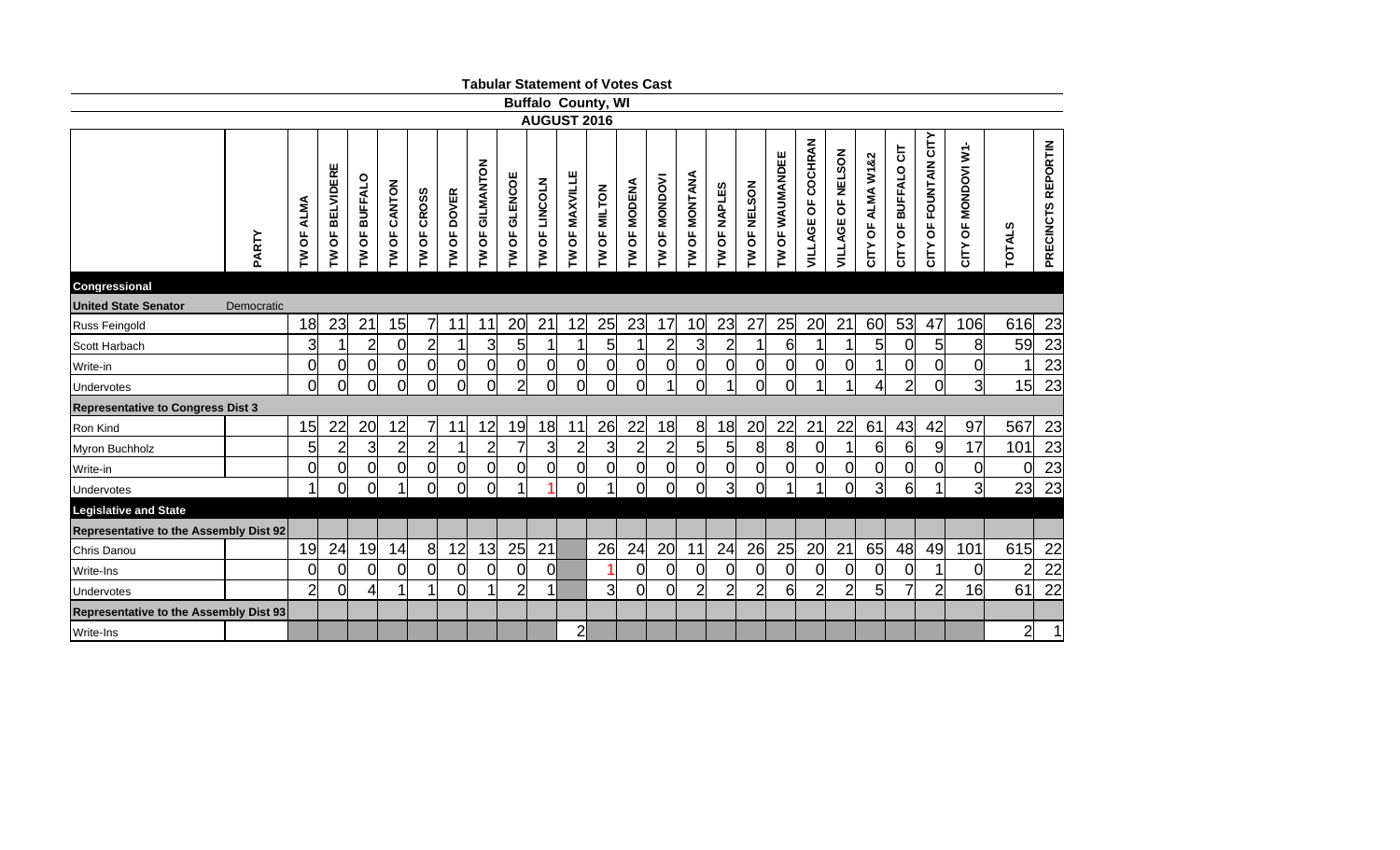| <b>Undervotes</b>        |                 |               |    |    |    |     |    |    | -1              |    |    |           |   |    |    |    |    |                |    |    |    |    |     |    |
|--------------------------|-----------------|---------------|----|----|----|-----|----|----|-----------------|----|----|-----------|---|----|----|----|----|----------------|----|----|----|----|-----|----|
| <b>District Attorney</b> |                 |               |    |    |    |     |    |    |                 |    |    |           |   |    |    |    |    |                |    |    |    |    |     |    |
| Thomas W. Clark          | 18 <sup>l</sup> | $22^{\prime}$ | 18 | 12 | 12 | 10I | 24 | 19 | 13 <sub>l</sub> | 28 | 21 | <u>19</u> | 9 | 22 | 25 | 25 | 19 | $\overline{7}$ | 59 | 44 | 45 | 92 | 580 | 23 |
| Write-in                 |                 |               |    |    |    | 0l  | Οl | Οl | OI              | 01 | Οl | 01        | C |    |    |    |    |                |    | ΩI | ΩI | Ol | Ol  | 23 |
| <b>Undervotes</b>        |                 | $\sim$        |    |    |    |     | ⌒  |    | 01              | റ  |    |           |   |    |    |    |    | ี              | 44 |    |    | 25 |     | 23 |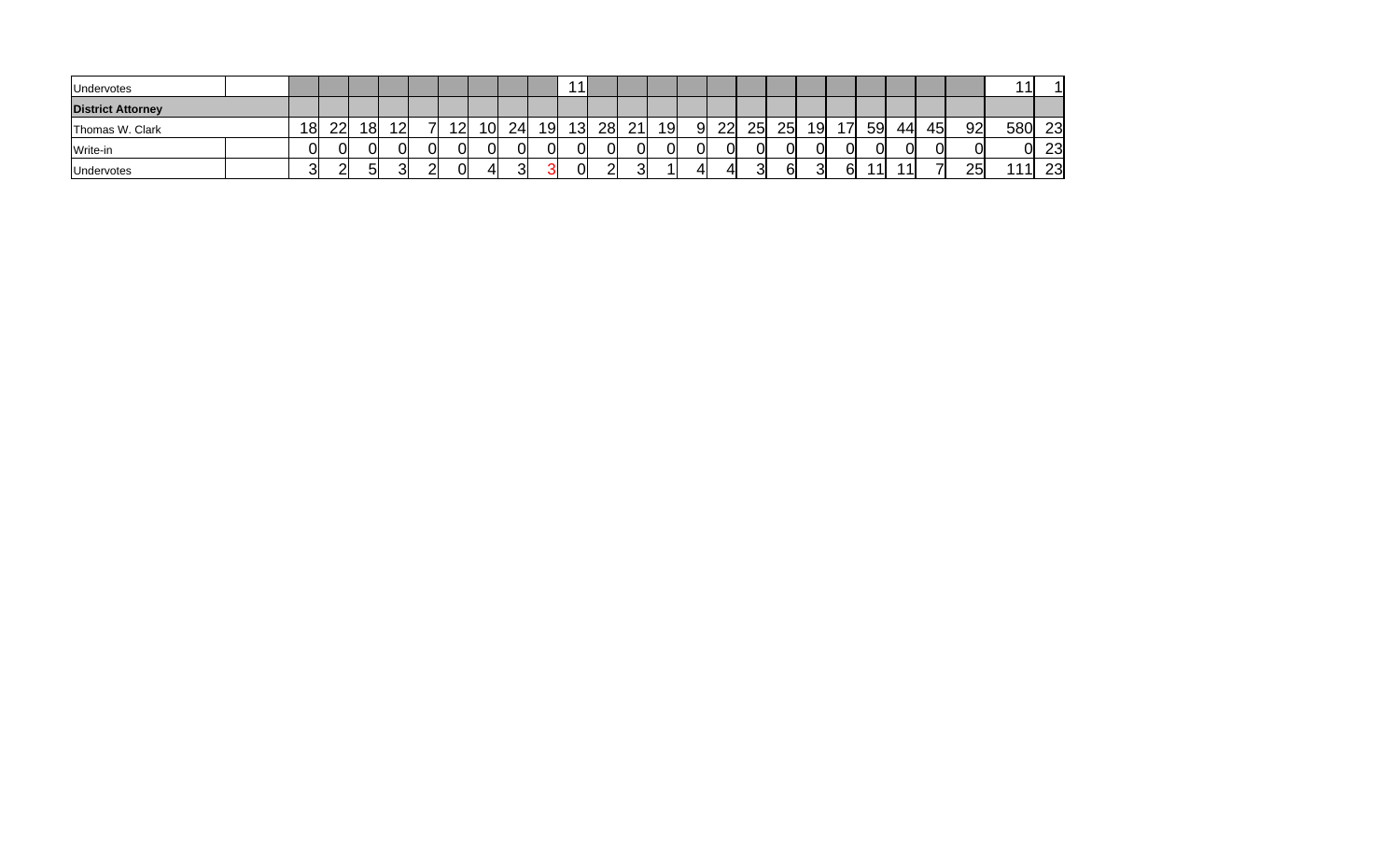| County                   |                |                |     |                 |               |                 |                 |                |                 |                 |                |    |                |                 |    |    |    |    |                 |      |                |    |              |     |     |
|--------------------------|----------------|----------------|-----|-----------------|---------------|-----------------|-----------------|----------------|-----------------|-----------------|----------------|----|----------------|-----------------|----|----|----|----|-----------------|------|----------------|----|--------------|-----|-----|
| <b>County Clerk</b>      |                |                |     |                 |               |                 |                 |                |                 |                 |                |    |                |                 |    |    |    |    |                 |      |                |    |              |     |     |
| Roxann M. Halverson      | 19             | 22             | 19  | 13 <sub>l</sub> |               | 12              | 13 <sub>l</sub> | 25             | 21              | 13 <sup>l</sup> | 28             | 21 | 20             | 12 <sub>l</sub> | 23 | 25 | 25 | 21 | 21              | 63   | 49             | 49 | 96           | 617 | 23  |
| <b>IWrite-Ins</b>        | Ωl             | 0              |     | 0               |               | 0               | 01              | 0              | 0l              | 01              | <sub>0</sub>   | N  | 0              | N               |    |    | 01 |    | ∩               |      | 01             |    | <sub>0</sub> |     | 23  |
| <b>IUndervotes</b>       | $\overline{2}$ | $\overline{2}$ | 41  | 2               | $\mathcal{D}$ | ΩI              |                 | $\overline{2}$ |                 | ΩI              | $\overline{2}$ | 3  | Ol             |                 | 3  | з  | 61 |    | っ               |      | 6 <sup>1</sup> | 31 | 21           | 74  | 23  |
| <b>County Treasurer</b>  |                |                |     |                 |               |                 |                 |                |                 |                 |                |    |                |                 |    |    |    |    |                 |      |                |    |              |     |     |
| Diane Prenot             | 15l            | 17             | 18  | 1               |               | 12              | 12              | 26             | 15 <sub>l</sub> | 13              | 29             | 21 | <u>18</u>      | 12 <sub>l</sub> | 24 | 19 | 25 | 19 | 18 <sub>l</sub> | 56   | 48             | 44 | 95           | 574 | 23  |
| Write-Ins                | Ωl             | 0              |     |                 |               | 0               | 01              | 01             | 01              | 01              | 01             |    | 0              | nı              |    |    | 01 |    |                 |      | 01             | 01 | 0l           |     | 23  |
| Undervotes               | 61             |                | .5I | 41              | っ             | ΩI              | 21              |                |                 | ΩI              |                | 31 | $\overline{2}$ |                 | 2  | 8l | 61 | ঽ  | 5               | l 4l | 7              | 81 | 22           | 116 | 23  |
| <b>Register of Deeds</b> |                |                |     |                 |               |                 |                 |                |                 |                 |                |    |                |                 |    |    |    |    |                 |      |                |    |              |     |     |
| Carol Burmeister         | 19             | 21             | 19  | 12              |               | 11 <sub>1</sub> | 11              | 26             | 18 <sup>l</sup> | 13              | 28             | 20 | 20             | 12 <sup>1</sup> | 23 | 25 | 26 | 21 | 20              | 66   | <b>50</b>      | 47 | 96           | 611 | 23  |
| Write-in                 |                | 0              |     |                 |               | Ωl              | 0l              | Ol             | <sub>0</sub>    | 01              | $\overline{0}$ |    | 0              | ΩI              |    |    | ΩI |    |                 |      | ΩI             | 01 | <sub>0</sub> |     | 23  |
| Undervotes               | 2              | З              |     | 3               | າ             | и               | 31              |                | ⊿               | ΩI              | າ              | 41 | N              |                 | 3  | વા | 51 |    | 3               | ΔΙ   | 51             | 51 | 21           | 80  | -23 |
|                          |                |                |     |                 |               |                 |                 |                |                 |                 |                |    |                |                 |    |    |    |    |                 |      |                |    |              |     |     |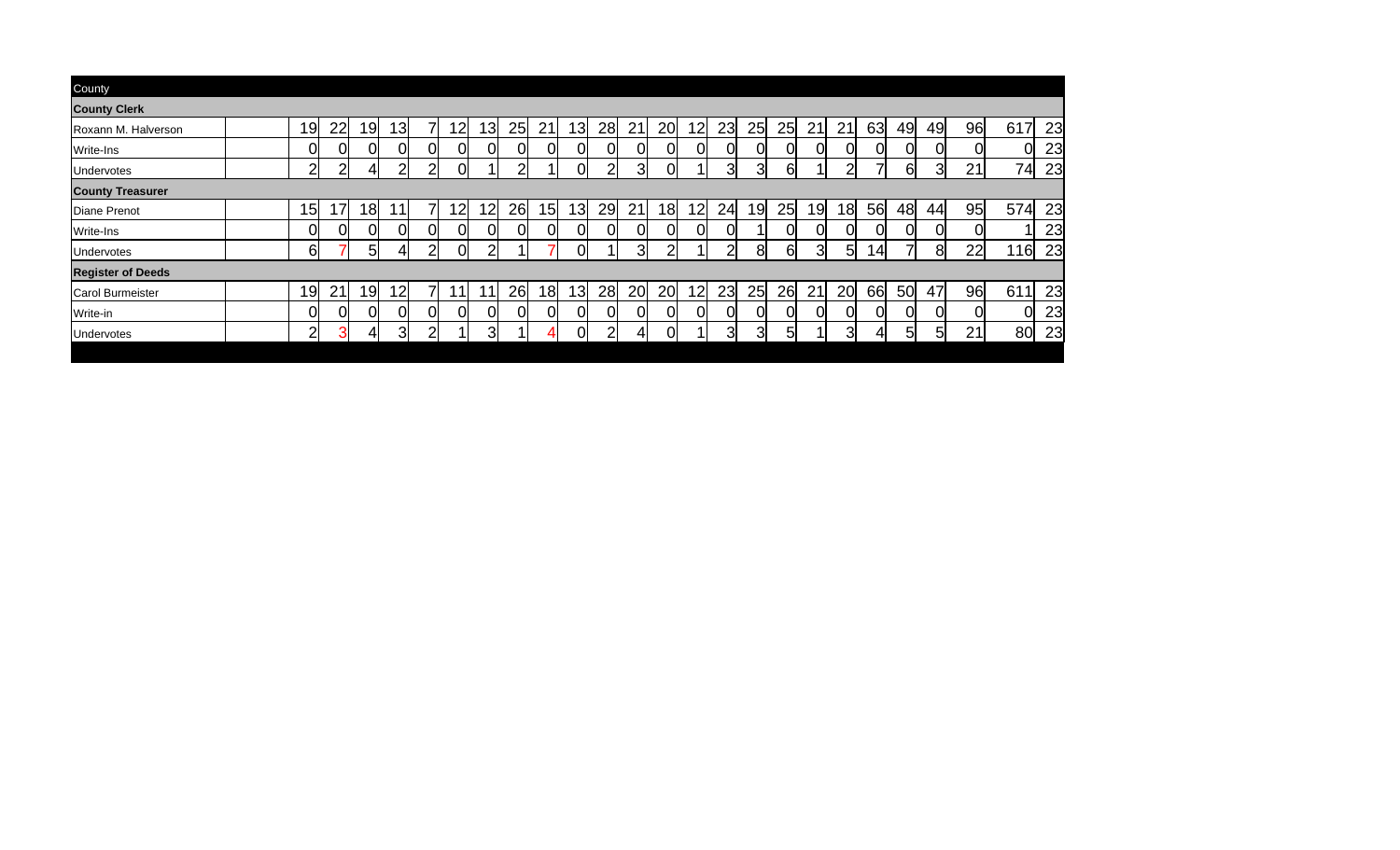|                                          |              |                      |                 |                                                 |                |                |                |                    | <b>Tabular Statement of Votes Cast</b> |                    |                |                |                     |                |                |                |                |                 |                    |                   |                      |                     |                       |                        |                |                    |
|------------------------------------------|--------------|----------------------|-----------------|-------------------------------------------------|----------------|----------------|----------------|--------------------|----------------------------------------|--------------------|----------------|----------------|---------------------|----------------|----------------|----------------|----------------|-----------------|--------------------|-------------------|----------------------|---------------------|-----------------------|------------------------|----------------|--------------------|
|                                          |              |                      |                 |                                                 |                |                |                |                    | <b>Buffalo County, WI</b>              |                    |                |                |                     |                |                |                |                |                 |                    |                   |                      |                     |                       |                        |                |                    |
|                                          |              |                      |                 |                                                 |                |                |                |                    |                                        | <b>AUGUST 2016</b> |                |                |                     |                |                |                |                |                 |                    |                   |                      |                     |                       |                        |                |                    |
|                                          | PARTY        | <b>ALMA</b><br>TW OF | TW OF BELVIDERE | <b>BUFFALO</b><br>$\overline{\sigma}$<br>$\geq$ | TW OF CANTON   | TW OF CROSS    | TW OF DOVER    | GILMANTON<br>TW OF | TW OF GLENCOE                          | TW OF LINCOLN      | TW OF MAXVILLE | TW OF MILTON   | <b>TW OF MODENA</b> | TW OF MONDOVI  | TW OF MONTANA  | TW OF NAPLES   | TW OF NELSON   | TW OF WAUMANDEE | VILLAGE OF COCHRAN | VILLAGE OF NELSON | ALMA W1&2<br>CITY OF | CITY OF BUFFALO CIT | CITY OF FOUNTAIN CITY | OF MONDOVI W1-<br>CITY | <b>TOTALS</b>  | PRECINCTS REPORTIN |
| Congressional<br>United State Senator    |              |                      |                 |                                                 |                |                |                |                    |                                        |                    |                |                |                     |                |                |                |                |                 |                    |                   |                      |                     |                       |                        |                |                    |
| Write-in                                 | Constitution | 0                    | $\overline{0}$  | 0                                               | 0              | $\overline{O}$ | 0              | $\overline{0}$     | $\overline{0}$                         | $\overline{0}$     | $\overline{0}$ | 0              | 0                   | $\overline{0}$ | $\overline{0}$ | 0              | $\overline{0}$ | $\overline{0}$  | 0                  | 0                 | $\Omega$             | $\overline{0}$      | 0                     | $\overline{O}$         | $\overline{0}$ | 23                 |
| Undervotes                               |              | <sup>ol</sup>        | 0l              | $\overline{0}$                                  | 0l             | <sub>0</sub>   | $\overline{0}$ | $\overline{0}$     | $\overline{0}$                         | 0l                 | $\overline{0}$ | <sub>0</sub>   | $\overline{0}$      | $\overline{0}$ | 0              | 0l             | $\overline{0}$ | <sub>0</sub>    | $\overline{0}$     | 0l                | $\mathsf{O}$         | $\overline{0}$      | 0                     | $\mathbf{1}$           | 1              | 23                 |
| <b>Representative to Congress Dist 3</b> |              |                      |                 |                                                 |                |                |                |                    |                                        |                    |                |                |                     |                |                |                |                |                 |                    |                   |                      |                     |                       |                        |                |                    |
| lWrite-in                                |              | $\overline{O}$       | $\overline{0}$  | 0                                               | 0              | $\overline{O}$ | 0              | $\overline{0}$     | $\overline{0}$                         | $\overline{0}$     | $\overline{0}$ | 0              | 0                   | 0              | $\overline{0}$ | 0              | 0              | $\overline{0}$  | 0                  | <sub>0</sub>      | 0                    | $\overline{0}$      | $\overline{O}$        | 0                      | $\overline{0}$ | 23                 |
| Undervotes                               |              | <sub>0</sub>         | $\overline{0}$  | $\overline{0}$                                  | 0l             | 0              | $\overline{0}$ | $\overline{0}$     | $\overline{0}$                         | <sub>0</sub>       | $\overline{0}$ | <sub>0</sub>   | $\overline{0}$      | $\overline{0}$ | $\overline{0}$ | 0              | 0l             | $\overline{0}$  | $\overline{0}$     | Ol                | $\overline{0}$       | $\overline{0}$      | 0                     | 1                      | 1              | 23                 |
| <b>Legislative and State</b>             |              |                      |                 |                                                 |                |                |                |                    |                                        |                    |                |                |                     |                |                |                |                |                 |                    |                   |                      |                     |                       |                        |                |                    |
| Representative to the Assembly Dist 92   |              |                      |                 |                                                 |                |                |                |                    |                                        |                    |                |                |                     |                |                |                |                |                 |                    |                   |                      |                     |                       |                        |                |                    |
| Write-Ins                                |              | <sub>0</sub>         | $\overline{0}$  | $\mathbf 0$                                     | 0l             | 0              | $\overline{0}$ | $\overline{0}$     | $\Omega$                               | <sub>0</sub>       |                | 0l             | 0                   | $\overline{0}$ | $\overline{0}$ | 0              | $\overline{0}$ | $\overline{0}$  | $\Omega$           | 0l                | $\overline{0}$       | $\overline{0}$      | 0l                    | $\overline{0}$         | $\overline{0}$ | <u>22</u>          |
| Undervotes                               |              | <sub>O</sub>         | $\Omega$        | $\overline{0}$                                  | $\overline{0}$ | 0l             | $\overline{0}$ | $\overline{0}$     | $\Omega$                               | 0l                 |                | $\Omega$       | 0l                  | $\overline{0}$ | 0              | 0              | 0l             | 0               | $\overline{0}$     | Ol                | 0                    | 0                   | 0l                    |                        | 1              | $\overline{22}$    |
| Representative to the Assembly Dist 93   |              |                      |                 |                                                 |                |                |                |                    |                                        |                    |                |                |                     |                |                |                |                |                 |                    |                   |                      |                     |                       |                        |                |                    |
| lWrite-Ins                               |              |                      |                 |                                                 |                |                |                |                    |                                        |                    | 0              |                |                     |                |                |                |                |                 |                    |                   |                      |                     |                       |                        | $\overline{0}$ |                    |
| Undervotes                               |              |                      |                 |                                                 |                |                |                |                    |                                        |                    | 0              |                |                     |                |                |                |                |                 |                    |                   |                      |                     |                       |                        | $\overline{0}$ |                    |
| <b>District Attorney</b>                 |              |                      |                 |                                                 |                |                |                |                    |                                        |                    |                |                |                     |                |                |                |                |                 |                    |                   |                      |                     |                       |                        |                |                    |
| Write-in                                 |              | <sub>0</sub>         | $\overline{0}$  | $\mathbf 0$                                     | 0              | $\overline{0}$ | 0              | $\overline{0}$     | $\overline{0}$                         | $\overline{0}$     | <sub>0</sub>   | $\overline{0}$ | 0                   | $\overline{0}$ | $\overline{0}$ | $\overline{0}$ | $\overline{0}$ | $\overline{0}$  | $\overline{0}$     | 0l                | $\overline{0}$       | $\overline{0}$      | <sub>0</sub>          | 0                      | $\mathbf 0$    | 23                 |
| Undervotes                               |              | <sub>0</sub>         | 0               | $\overline{0}$                                  | 0l             | 0              | <sub>0</sub>   | $\overline{0}$     | <sup>O</sup>                           | $\overline{0}$     | 0              | 0              | <sub>0</sub>        | $\overline{0}$ | $\overline{0}$ | 0              | 0l             | $\overline{0}$  | $\Omega$           | Ol                | $\overline{0}$       | $\overline{0}$      | 0                     |                        | 1              | 23                 |
| County                                   |              |                      |                 |                                                 |                |                |                |                    |                                        |                    |                |                |                     |                |                |                |                |                 |                    |                   |                      |                     |                       |                        |                |                    |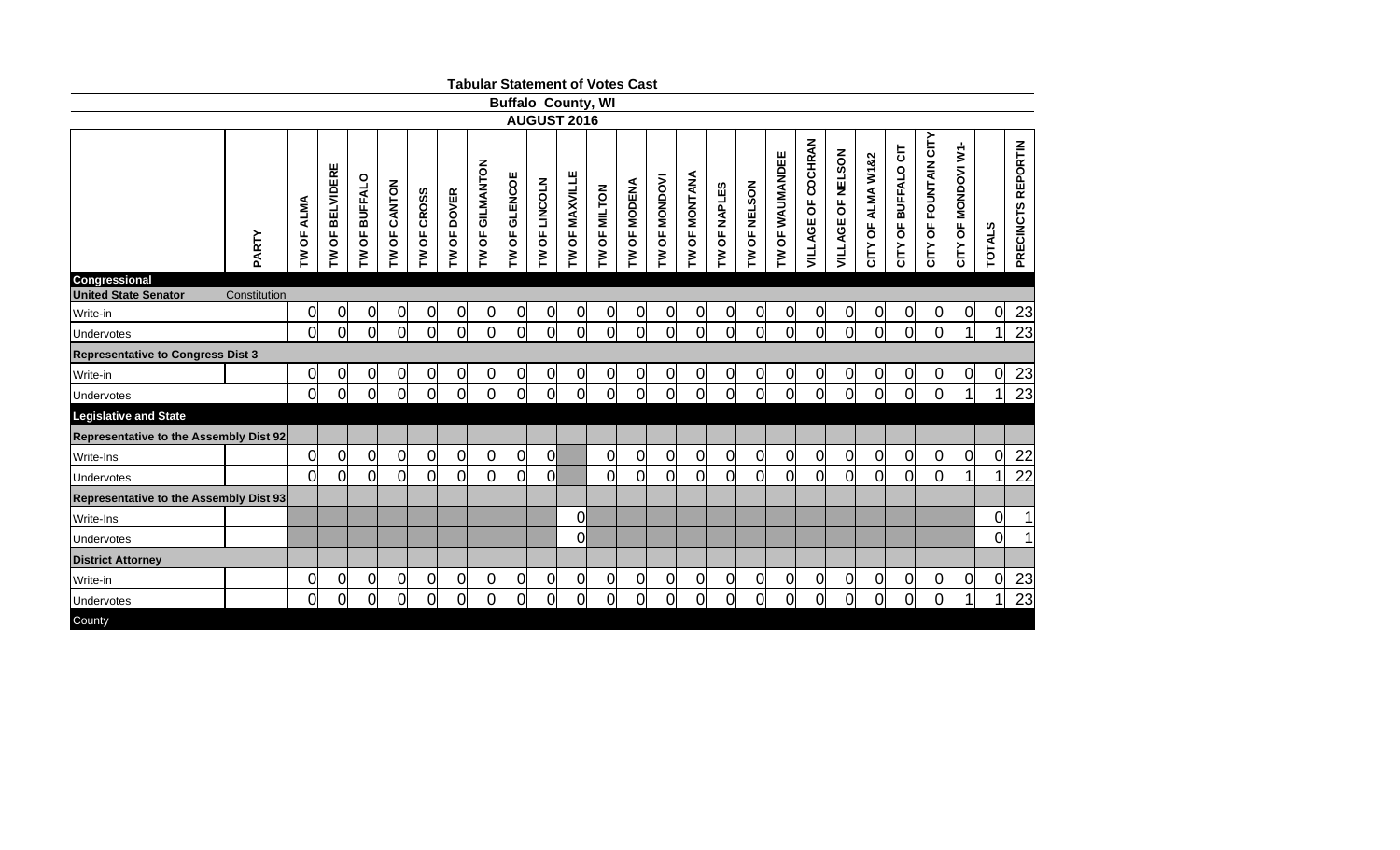| <b>County Clerk</b> |  |    |               |    |    |    |          |              |    |               |    |    |    |    |   |   |    |          |    |    |    |           |
|---------------------|--|----|---------------|----|----|----|----------|--------------|----|---------------|----|----|----|----|---|---|----|----------|----|----|----|-----------|
| Write-Ins           |  | 0l | ⌒<br>. .      | Ol | ΩI | 0I | ⌒        | ⌒<br>UI      | N  | ^'<br>$\cdot$ | 0  | ОI | Ωl | Οl | റ |   | 0l | ΛI<br>IJ | Ωl | 01 | ∩I | 23        |
| Undervotes          |  | 0l | <u>a</u><br>u | Ol | ΩI | 0I | ⌒<br>. . | $\sim$<br>UI | Ωl | u             | 01 | ΩI | Ωl | ΩI | 0 | ⌒ | Ol | Οl       | ി  |    |    | റവ<br>∵ت∠ |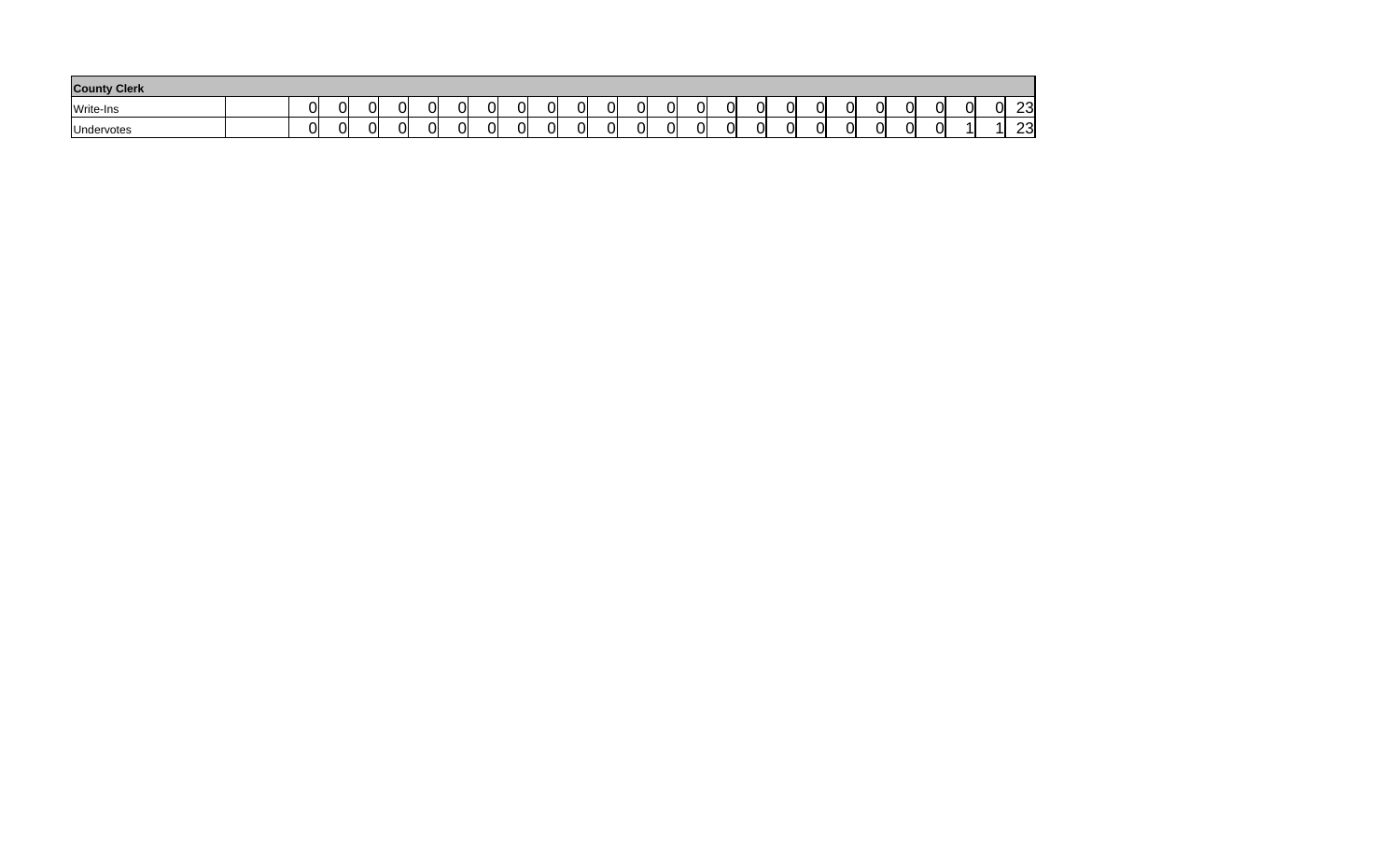| <b>County Treasurer</b>  |    |    |    |    |    |    |    |    |    |    |    |    |    |   |   |    |    |    |    |    |    |
|--------------------------|----|----|----|----|----|----|----|----|----|----|----|----|----|---|---|----|----|----|----|----|----|
| Write-Ins                | ОI | 0  | 0l | 01 | 01 | 01 | 01 | 0I | 01 | Ol | ОI | 01 | Ol | 0 | J | Οl | 01 | 0l | 01 | ОI | 23 |
| Undervotes               | וכ | 01 | Ol | 0  | 0  |    | 0  | 01 | Οl | ΩI | ΩI | 0  | ΩI | 0 |   | 0l | Ol |    |    |    | 23 |
| <b>Register of Deeds</b> |    |    |    |    |    |    |    |    |    |    |    |    |    |   |   |    |    |    |    |    |    |
| Write-in                 | ОI | 01 | 0l | 01 | 0l | 0  | 0l | 0l | 01 | OI | Ol | 01 | 01 | 0 | C | 01 | Οl | 0l | 01 | Ol | 23 |
| Undervotes               | וכ | 01 | Ol | Ωl | 0  |    | 0  | 0l | Οl | ΩI | N  | 0  | ΩI | 0 |   | 0l | Ol | വ  |    |    | 23 |
|                          |    |    |    |    |    |    |    |    |    |    |    |    |    |   |   |    |    |    |    |    |    |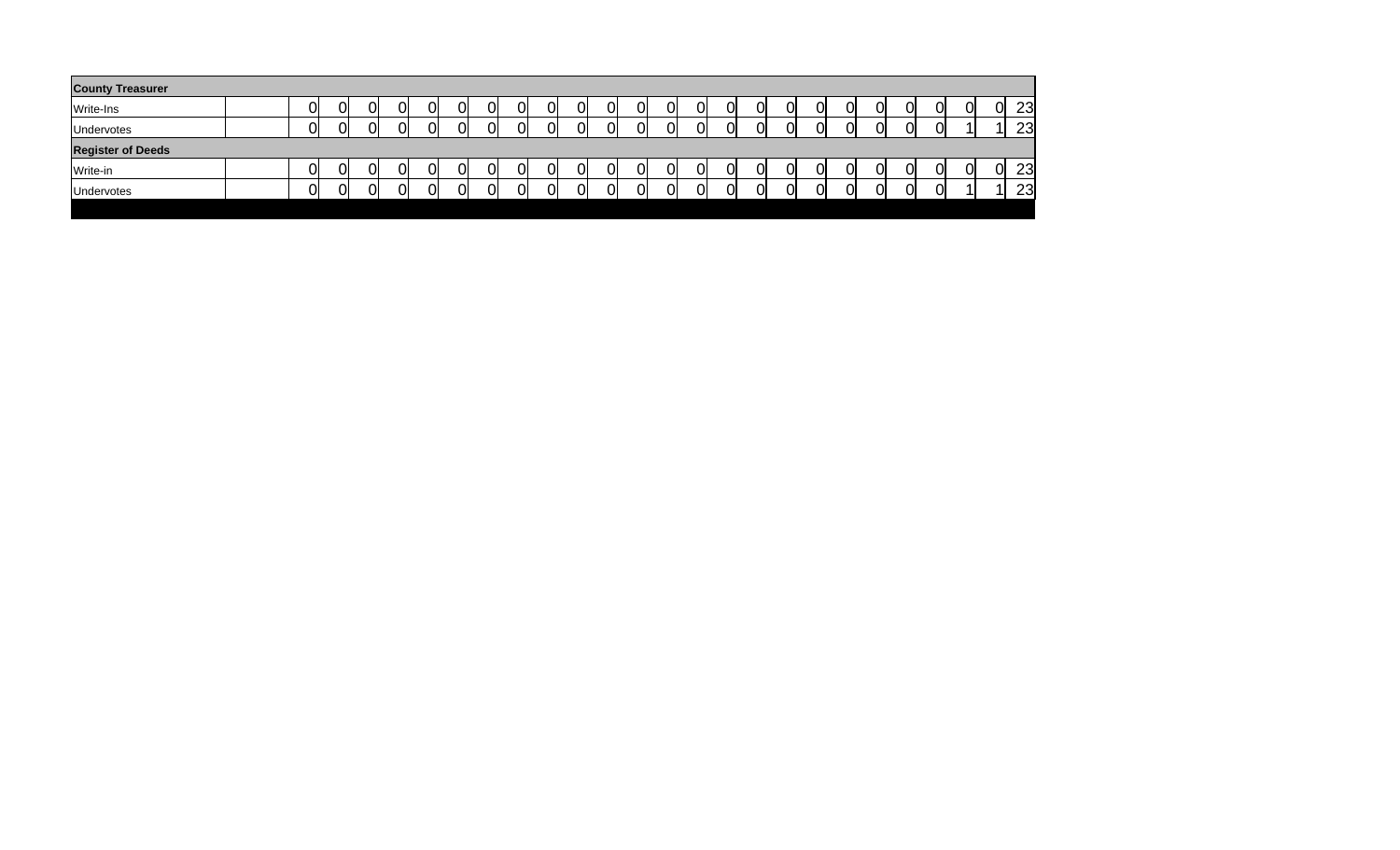|                                               |             |                            |                   |                                                             |                |                |                               |                 |                 |                                                 |                  |                | <b>Tabular Statement of Votes Cast</b> |                                 |                 |                |                |                   |                    |                   |                                     |                         |                       |                     |                |                                     |
|-----------------------------------------------|-------------|----------------------------|-------------------|-------------------------------------------------------------|----------------|----------------|-------------------------------|-----------------|-----------------|-------------------------------------------------|------------------|----------------|----------------------------------------|---------------------------------|-----------------|----------------|----------------|-------------------|--------------------|-------------------|-------------------------------------|-------------------------|-----------------------|---------------------|----------------|-------------------------------------|
|                                               |             |                            |                   |                                                             |                |                |                               |                 |                 | <b>Buffalo County, WI</b><br><b>AUGUST 2016</b> |                  |                |                                        |                                 |                 |                |                |                   |                    |                   |                                     |                         |                       |                     |                |                                     |
|                                               |             |                            |                   |                                                             |                |                |                               |                 |                 |                                                 |                  |                |                                        |                                 |                 |                |                |                   |                    |                   |                                     |                         |                       |                     |                |                                     |
|                                               | PARTY       | <b>ALMA</b><br>ხ<br>ბ<br>ξ | OF BELVIDERE<br>ξ | <b>BUFFALO</b><br>$\overline{\sigma}$<br>$\boldsymbol{\xi}$ | OF CANTON<br>ξ | TW OF CROSS    | OF DOVER<br>$\mathsf{\Sigma}$ | TW OF GILMANTON | OF GLENCOE<br>ξ | OF LINCOLN<br>$\mathsf{\Sigma}$                 | OF MAXVILLE<br>ξ | OF MILTON<br>ξ | <b>TW OF MODENA</b>                    | OF MONDOVI<br>$\mathsf{\Sigma}$ | OF MONTANA<br>ξ | OF NAPLES<br>ξ | OF NELSON<br>Σ | OF WAUMANDEE<br>ξ | VILLAGE OF COCHRAN | VILLAGE OF NELSON | ALMA W1&2<br>$\overline{a}$<br>CITY | OF BUFFALO CITY<br>CITY | CITY OF FOUNTAIN CITY | CITY OF MONDOVI W1- | <b>TOTALS</b>  | <b>REPORTIN</b><br><b>PRECINCTS</b> |
| Congressional<br><b>United State Senator</b>  | Libertarian |                            |                   |                                                             |                |                |                               |                 |                 |                                                 |                  |                |                                        |                                 |                 |                |                |                   |                    |                   |                                     |                         |                       |                     |                |                                     |
| Phillip N. Anderson                           |             | 0                          | 0                 | $\overline{0}$                                              | 0l             | 0              | 0                             | 0               | $\overline{0}$  | 0                                               | <sup>o</sup>     | 0              | $\overline{0}$                         | <sub>0</sub>                    | $\overline{0}$  | $\overline{0}$ | 0              | $\overline{0}$    | $\overline{0}$     | 01                | 1                                   | 0                       | $\overline{0}$        | $\overline{2}$      | 3              | 23                                  |
| Write-in                                      |             | <sub>0</sub>               | $\overline{0}$    | $\mathbf 0$                                                 | $\overline{0}$ | 0              | <sub>0</sub>                  | 0               | $\overline{0}$  | 0                                               | $\overline{0}$   | $\overline{0}$ | 0l                                     | $\overline{0}$                  | $\overline{0}$  | $\overline{0}$ | $\overline{0}$ | <sub>0</sub>      | $\overline{0}$     | 0                 | $\overline{0}$                      | $\overline{0}$          | 0                     | $\overline{0}$      | $\overline{0}$ | 23                                  |
| Undervotes                                    |             | <sub>0</sub>               | $\overline{0}$    | $\overline{0}$                                              | 0l             | $\Omega$       | <sub>0</sub>                  | 0l              | $\overline{0}$  | 0l                                              | 0l               | $\overline{0}$ | 0l                                     | $\overline{0}$                  | $\overline{0}$  | $\Omega$       | O              | $\Omega$          | 0                  | Ol                | $\Omega$                            | 1                       | $\overline{0}$        | Οl                  |                | 23                                  |
| <b>Representative to Congress Dist 3</b>      |             |                            |                   |                                                             |                |                |                               |                 |                 |                                                 |                  |                |                                        |                                 |                 |                |                |                   |                    |                   |                                     |                         |                       |                     |                |                                     |
| Write-in                                      |             | $\overline{0}$             | 0                 | $\overline{0}$                                              | 01             | 0              | 이                             | $\overline{0}$  |                 | 0                                               | $\overline{0}$   | $\overline{0}$ | 0                                      | $\overline{0}$                  | $\overline{0}$  | $\overline{0}$ | 0              | $\overline{0}$    | 0                  | 0                 | $\overline{0}$                      | 0                       | $\overline{0}$        | <sub>0</sub>        | 0              | 23                                  |
| Undervotes                                    |             | <sub>0</sub>               | $\overline{0}$    | $\overline{0}$                                              | 0l             | $\mathsf{O}$   | <sub>0</sub>                  | 0l              | $\overline{0}$  | 0l                                              | <sub>0</sub>     | $\overline{0}$ | <sub>O</sub>                           | $\overline{0}$                  | $\overline{0}$  | $\overline{0}$ | ol             | <sub>0</sub>      | $\overline{0}$     | 0l                | 1                                   | 1                       | 0                     | $\overline{2}$      | 4              | 23                                  |
| <b>Legislative and State</b>                  |             |                            |                   |                                                             |                |                |                               |                 |                 |                                                 |                  |                |                                        |                                 |                 |                |                |                   |                    |                   |                                     |                         |                       |                     |                |                                     |
| Representative to the Assembly Dist 92        |             |                            |                   |                                                             |                |                |                               |                 |                 |                                                 |                  |                |                                        |                                 |                 |                |                |                   |                    |                   |                                     |                         |                       |                     |                |                                     |
| Write-Ins                                     |             | <sub>0</sub>               | $\overline{0}$    | $\overline{0}$                                              | 0l             | 0              | 0                             | $\overline{0}$  | $\overline{0}$  | <sub>O</sub>                                    |                  | $\Omega$       | 0                                      | $\overline{0}$                  | $\overline{0}$  | $\overline{0}$ | 0              | 0                 | $\overline{0}$     | 0                 | $\overline{0}$                      | $\overline{0}$          | $\overline{0}$        | 1                   |                | 22                                  |
| Undervotes                                    |             | 0l                         | $\Omega$          | $\overline{0}$                                              | 0              | $\Omega$       | $\overline{0}$                | 0l              | $\Omega$        | Ωl                                              |                  | $\Omega$       | Ωl                                     | $\overline{0}$                  | $\overline{0}$  | $\Omega$       | $\overline{0}$ | $\Omega$          | $\overline{0}$     | 0                 |                                     |                         | 0                     | 1                   | $\overline{3}$ | 22                                  |
| <b>Representative to the Assembly Dist 93</b> |             |                            |                   |                                                             |                |                |                               |                 |                 |                                                 |                  |                |                                        |                                 |                 |                |                |                   |                    |                   |                                     |                         |                       |                     |                |                                     |
| Write-Ins                                     |             |                            |                   |                                                             |                |                |                               |                 |                 |                                                 | 0l               |                |                                        |                                 |                 |                |                |                   |                    |                   |                                     |                         |                       |                     | 0              |                                     |
| Undervotes                                    |             |                            |                   |                                                             |                |                |                               |                 |                 |                                                 | O                |                |                                        |                                 |                 |                |                |                   |                    |                   |                                     |                         |                       |                     | 0              |                                     |
| <b>District Attorney</b>                      |             |                            |                   |                                                             |                |                |                               |                 |                 |                                                 |                  |                |                                        |                                 |                 |                |                |                   |                    |                   |                                     |                         |                       |                     |                |                                     |
| Write-in                                      |             | <sup>o</sup>               | $\overline{0}$    | $\overline{0}$                                              | 0              | $\overline{0}$ | <sub>0</sub>                  | $\overline{0}$  | $\overline{0}$  | 0                                               | $\overline{0}$   | $\overline{0}$ | 0                                      | $\overline{0}$                  | $\overline{0}$  | $\overline{0}$ | 0              | $\overline{0}$    | $\overline{0}$     | 0                 | <sub>0</sub>                        | $\overline{0}$          | $\overline{0}$        | 0                   | $\overline{0}$ | 23                                  |
| <b>Undervotes</b>                             |             | <sub>0</sub>               | $\overline{0}$    | $\overline{0}$                                              | 0l             | $\overline{0}$ | <sub>0</sub>                  | <sub>0</sub>    | $\overline{0}$  | 0l                                              | ol               | 0              | 0                                      | $\overline{0}$                  | $\overline{0}$  | 0              | $\overline{0}$ | $\overline{0}$    | $\overline{0}$     | 0l                | 1                                   | 1                       | 0                     | $\overline{2}$      | 4              | $\overline{23}$                     |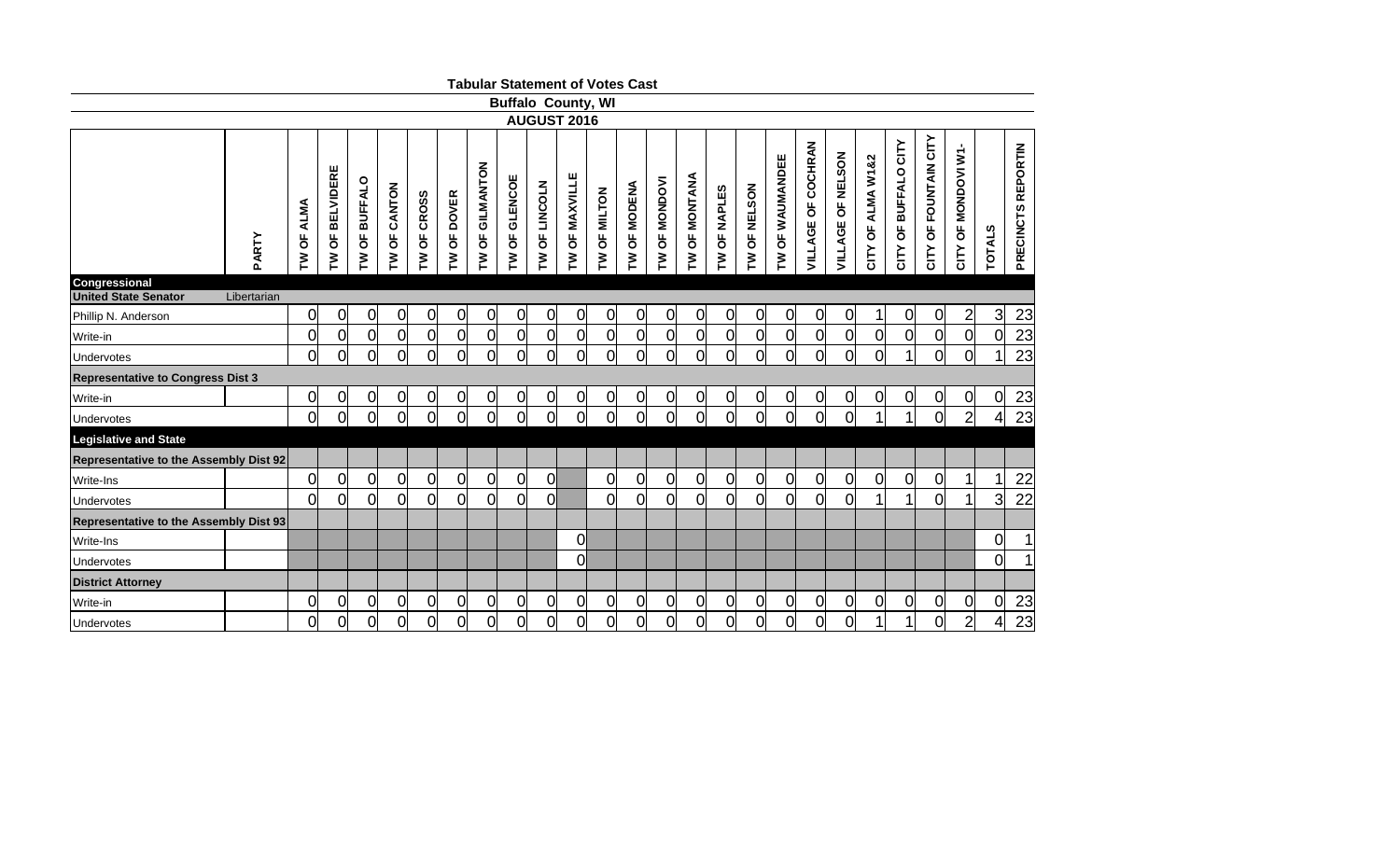| County                   |          |    |   |    |     |    |    |    |    |    |    |          |    |     |   |    |    |  |    |   |          |
|--------------------------|----------|----|---|----|-----|----|----|----|----|----|----|----------|----|-----|---|----|----|--|----|---|----------|
| <b>County Clerk</b>      |          |    |   |    |     |    |    |    |    |    |    |          |    |     |   |    |    |  |    |   |          |
| Write-Ins                | ור       | 01 | O | ΩI | OI. | Ol | 01 | ΩI | O. | 0l | 01 | 01       | ΩI | OI) |   | Οl | 01 |  | Ol | M | 23<br>0l |
| Undervotes               | าเ       | ΩI | ∩ | റ  | nı  | ΩI | N  | ∩l | nı | ∩  | ി  | ΩI       | nı |     | ∩ | ωı | ΩI |  | n. |   | 23       |
| <b>County Treasurer</b>  |          |    |   |    |     |    |    |    |    |    |    |          |    |     |   |    |    |  |    |   |          |
| Write-Ins                | <u>)</u> | 0l |   | 0  | ΩI  | Ol | 01 | 0  | N  | 0  | 01 | ΩI       | Ωl | N   |   | 01 | 01 |  | 01 |   | 23       |
| Undervotes               | าเ       | ΩI | ∩ | N  | Ωl  | ΩI | N  | N  | nı | Ωl | ΩI | ΩL       | N  | nı  |   | N  | ΩI |  | Ωı | ⌒ | 23<br>વ  |
| <b>Register of Deeds</b> |          |    |   |    |     |    |    |    |    |    |    |          |    |     |   |    |    |  |    |   |          |
| Write-in                 | ור       | 01 | O | ΩI | ΩI  | Ol | 01 | O  | 01 | 0l | 01 | 0l       | ΩI | OI) |   | 0l | 0l |  | Ωl | n | 23<br>0l |
| Undervotes               | าเ       | 01 | N | U  | N   | ΩI | N  | വ  | ωI | ∩  | റി | $\Omega$ | റി |     | ∩ | ωI | ΩI |  | Oı | ⌒ | 23<br>4  |
|                          |          |    |   |    |     |    |    |    |    |    |    |          |    |     |   |    |    |  |    |   |          |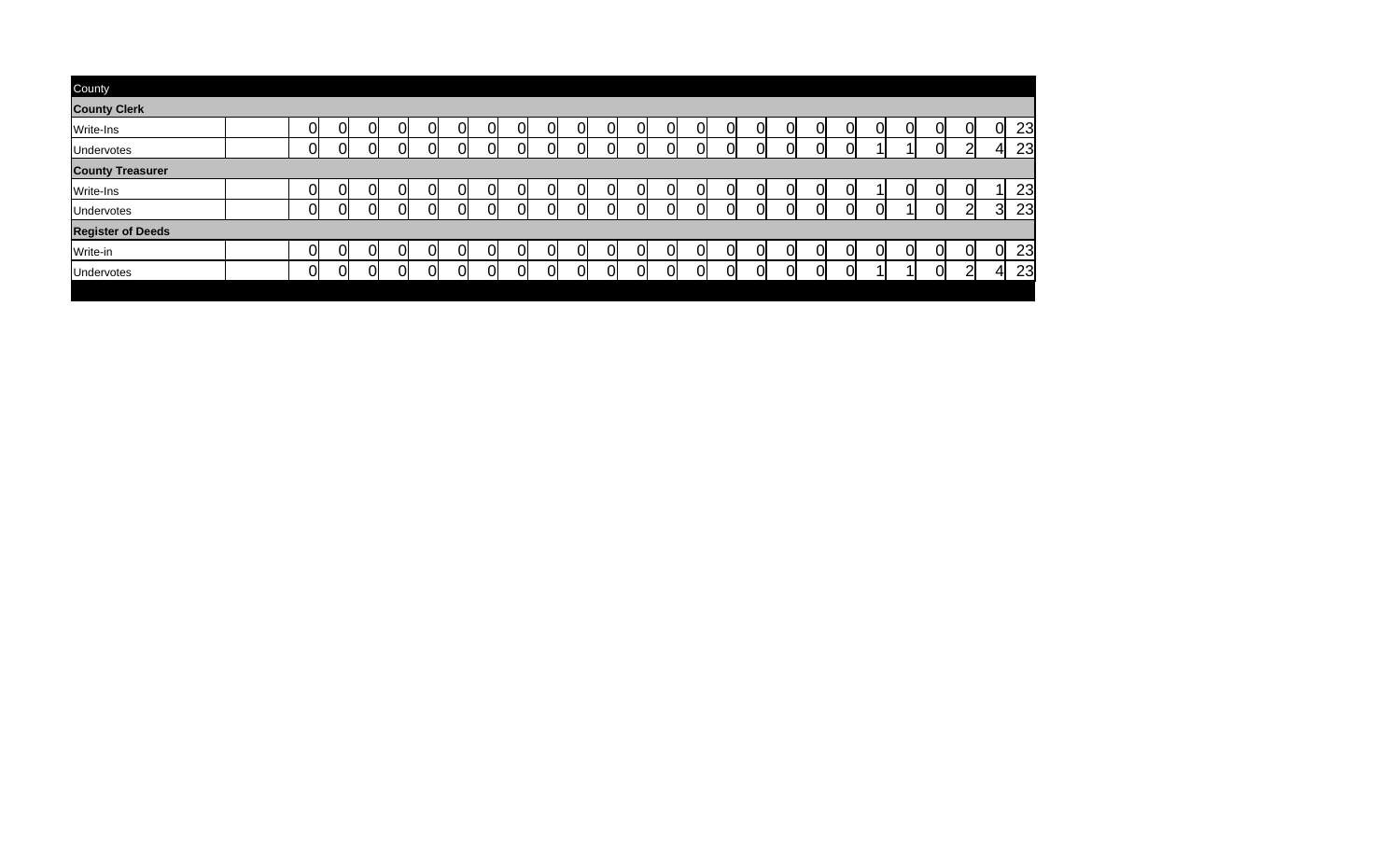|                                              |                 |                                    |                   |                                                             |                |              |                |                 |                           |                    |                  |                | <b>Tabular Statement of Votes Cast</b> |                                    |                 |                |              |                   |                    |                   |                      |                        |                       |                     |                |                    |
|----------------------------------------------|-----------------|------------------------------------|-------------------|-------------------------------------------------------------|----------------|--------------|----------------|-----------------|---------------------------|--------------------|------------------|----------------|----------------------------------------|------------------------------------|-----------------|----------------|--------------|-------------------|--------------------|-------------------|----------------------|------------------------|-----------------------|---------------------|----------------|--------------------|
|                                              |                 |                                    |                   |                                                             |                |              |                |                 | <b>Buffalo County, WI</b> |                    |                  |                |                                        |                                    |                 |                |              |                   |                    |                   |                      |                        |                       |                     |                |                    |
|                                              |                 |                                    |                   |                                                             |                |              |                |                 |                           | <b>AUGUST 2016</b> |                  |                |                                        |                                    |                 |                |              |                   |                    |                   |                      |                        |                       |                     |                |                    |
|                                              | PARTY           | <b>ALMA</b><br>$\overline{5}$<br>ξ | OF BELVIDERE<br>ξ | <b>BUFFALO</b><br>$\overline{\sigma}$<br>$\boldsymbol{\xi}$ | OF CANTON<br>ξ | TW OF CROSS  | TW OF DOVER    | TW OF GILMANTON | OF GLENCOE<br>ξ           | TW OF LINCOLN      | OF MAXVILLE<br>ξ | TW OF MILTON   | <b>TW OF MODENA</b>                    | OF MONDOVI<br>$\mathsf{\check{P}}$ | OF MONTANA<br>ξ | OF NAPLES<br>ξ | TW OF NELSON | OF WAUMANDEE<br>ξ | VILLAGE OF COCHRAN | VILLAGE OF NELSON | ALMA W1&2<br>CITY OF | OF BUFFALO CIT<br>CITY | CITY OF FOUNTAIN CITY | CITY OF MONDOVI W1- | <b>TOTALS</b>  | PRECINCTS REPORTIN |
| Congressional<br><b>United State Senator</b> | <b>WI</b> Green |                                    |                   |                                                             |                |              |                |                 |                           |                    |                  |                |                                        |                                    |                 |                |              |                   |                    |                   |                      |                        |                       |                     |                |                    |
| Write-in                                     |                 | $\overline{0}$                     | $\overline{0}$    | 0                                                           | $\overline{0}$ | 0            | 0              | 0               | $\overline{0}$            | 0                  | 0                | $\overline{0}$ | 0                                      | 0                                  | $\overline{0}$  | $\overline{0}$ | 이            | $\overline{0}$    | 0                  | 0                 | $\overline{0}$       | $\overline{0}$         | <sub>0</sub>          | $\overline{0}$      | $\overline{0}$ | $\overline{23}$    |
| Undervotes                                   |                 | $\overline{0}$                     | $\mathsf{O}$      | <sub>0</sub>                                                | $\overline{0}$ | 0l           | 0l             | 0l              | $\overline{0}$            | <sub>0</sub>       | 0l               | $\overline{0}$ | 0l                                     | $\overline{0}$                     | $\overline{0}$  | 0              | <sub>0</sub> | $\overline{0}$    | $\overline{0}$     | <sub>0</sub>      | $\overline{0}$       | 1                      | Ol                    | 1                   | $\overline{2}$ | 23                 |
| <b>Representative to Congress Dist 3</b>     |                 |                                    |                   |                                                             |                |              |                |                 |                           |                    |                  |                |                                        |                                    |                 |                |              |                   |                    |                   |                      |                        |                       |                     |                |                    |
| lWrite-in                                    |                 | <sub>0</sub>                       | 0                 | $\Omega$                                                    | $\overline{0}$ | <sub>0</sub> | 0              | $\overline{0}$  | $\overline{0}$            | 이                  | 0                | $\overline{0}$ | 0                                      | 0                                  | $\overline{0}$  | $\overline{0}$ | 이            | 0                 | 0                  | 0                 | $\Omega$             | 0                      | 0                     | $\overline{0}$      | $\overline{0}$ | $\frac{23}{23}$    |
| Undervotes                                   |                 | <sub>0</sub>                       | ol                | <sub>0</sub>                                                | O              | 0l           | <sub>0</sub>   | 0l              | $\overline{0}$            | <sub>0</sub>       | <sub>0</sub>     | $\overline{0}$ | $\overline{0}$                         | $\overline{0}$                     | $\overline{0}$  | $\overline{0}$ | ol           | $\overline{0}$    | $\overline{O}$     | <sub>0</sub>      | $\overline{0}$       | 1                      | Οl                    | $\mathbf{1}$        | $\overline{2}$ |                    |
| <b>Legislative and State</b>                 |                 |                                    |                   |                                                             |                |              |                |                 |                           |                    |                  |                |                                        |                                    |                 |                |              |                   |                    |                   |                      |                        |                       |                     |                |                    |
| Representative to the Assembly Dist 92       |                 |                                    |                   |                                                             |                |              |                |                 |                           |                    |                  |                |                                        |                                    |                 |                |              |                   |                    |                   |                      |                        |                       |                     |                |                    |
| Write-Ins                                    |                 | $\overline{0}$                     | <sub>0</sub>      | $\overline{0}$                                              | $\mathbf 0$    | 0            | $\overline{0}$ | $\overline{0}$  | $\overline{0}$            | 0l                 |                  | $\overline{0}$ | 0                                      | 0                                  | $\overline{0}$  | $\overline{0}$ | <sub>0</sub> | 0                 | $\overline{0}$     | <sub>0</sub>      | <sub>0</sub>         | $\overline{0}$         | 0l                    | $\overline{0}$      | $\overline{0}$ | 22                 |
| Undervotes                                   |                 | $\overline{0}$                     | $\Omega$          | $\overline{0}$                                              | 0              | Ol           | $\overline{0}$ | 0l              | $\overline{0}$            | 0l                 |                  | $\overline{0}$ | 0l                                     | <sub>0</sub>                       | $\overline{0}$  | $\overline{0}$ | Ol           | 0                 | $\overline{0}$     | 0l                | $\overline{0}$       | 1                      | Ol                    |                     | $\overline{2}$ | 22                 |
| Representative to the Assembly Dist 93       |                 |                                    |                   |                                                             |                |              |                |                 |                           |                    |                  |                |                                        |                                    |                 |                |              |                   |                    |                   |                      |                        |                       |                     |                |                    |
| Write-Ins                                    |                 |                                    |                   |                                                             |                |              |                |                 |                           |                    | <sub>0</sub>     |                |                                        |                                    |                 |                |              |                   |                    |                   |                      |                        |                       |                     | $\overline{0}$ | $\mathbf 1$        |
| Undervotes                                   |                 |                                    |                   |                                                             |                |              |                |                 |                           |                    | 0l               |                |                                        |                                    |                 |                |              |                   |                    |                   |                      |                        |                       |                     | Ol             | 1                  |
| <b>District Attorney</b>                     |                 |                                    |                   |                                                             |                |              |                |                 |                           |                    |                  |                |                                        |                                    |                 |                |              |                   |                    |                   |                      |                        |                       |                     |                |                    |
| Write-in                                     |                 | $\mathbf 0$                        | 0                 | $\overline{0}$                                              | 0              | 0            | $\overline{0}$ | $\overline{0}$  | $\overline{0}$            | 0                  | $\overline{0}$   | $\overline{0}$ | 0                                      | 0                                  | $\overline{0}$  | $\mathbf 0$    | 0            | $\overline{0}$    | $\overline{0}$     | <sub>0</sub>      | $\overline{0}$       | $\overline{0}$         | <sub>0</sub>          | $\overline{0}$      | $\overline{0}$ | $\overline{23}$    |
| Undervotes                                   |                 | $\overline{0}$                     | 0l                | 0l                                                          | 0              | 0l           | 0l             | 0l              | $\overline{0}$            | 0l                 | <sub>0</sub>     | $\overline{0}$ | 0l                                     | <sub>0</sub>                       | $\overline{0}$  | $\overline{0}$ | Οl           | <sub>0</sub>      | 0                  | <sub>0</sub>      | $\overline{0}$       | 1                      | Ol                    | 1                   | $\overline{2}$ | 23                 |
| County                                       |                 |                                    |                   |                                                             |                |              |                |                 |                           |                    |                  |                |                                        |                                    |                 |                |              |                   |                    |                   |                      |                        |                       |                     |                |                    |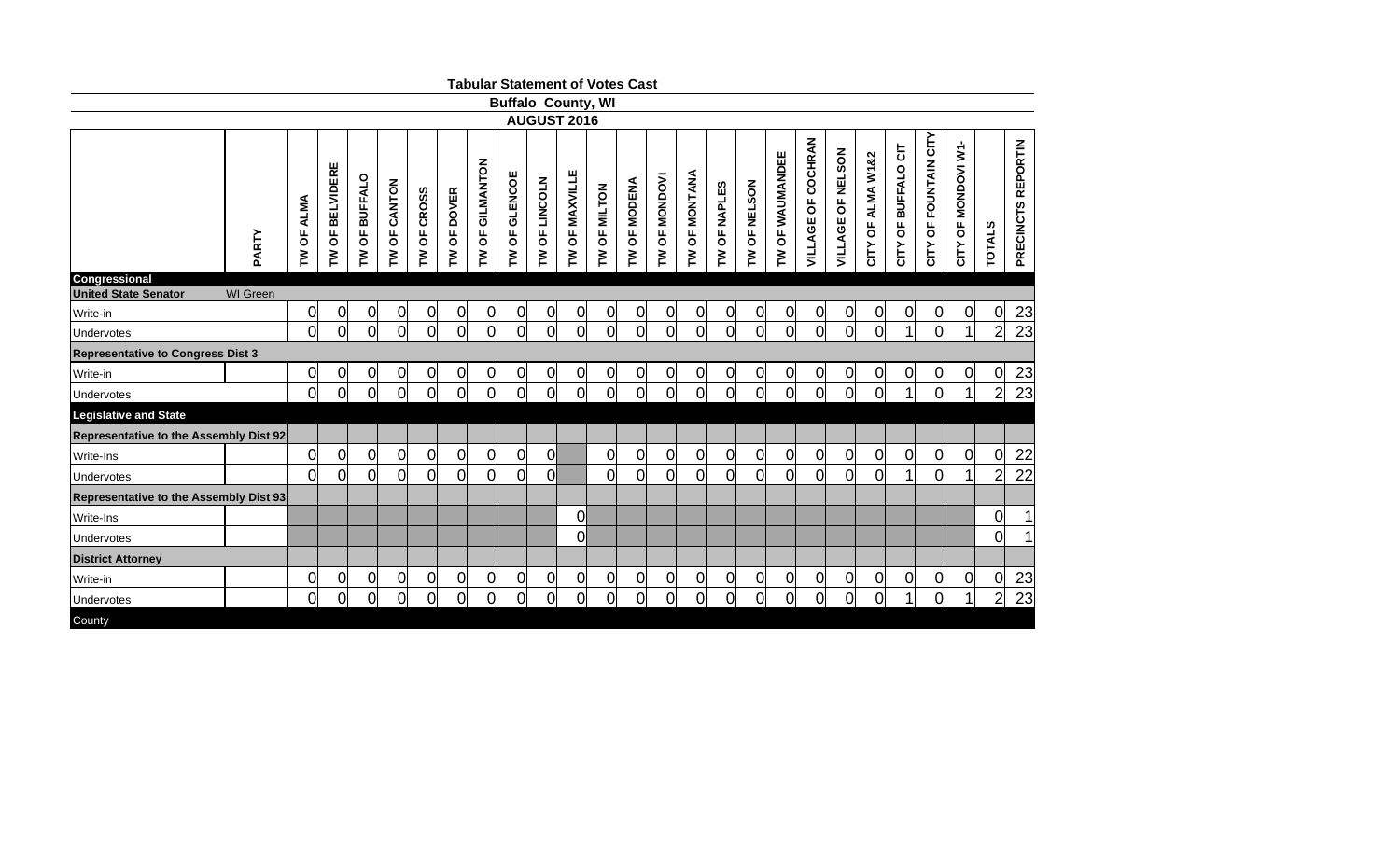| <b>County Clerk</b> |     |    |         |    |    |                   |    |    |    |   |   |    |          |    |    |    |    |    |        |    |             |
|---------------------|-----|----|---------|----|----|-------------------|----|----|----|---|---|----|----------|----|----|----|----|----|--------|----|-------------|
| Write-Ins           |     | Ωl | പ<br>ιл | Ol | 0I | ωı<br>.,          | 01 | 0I | Οl | ⌒ | 0 | Ωl | ωı<br>٠Л | 01 | CI | 01 | Ωl | ^' | പ<br>ີ | וח | າາ<br>∵ت∠   |
| Undervotes          | . . | Ωl | Ol      | Ol | 0I | ິ<br>. <i>.</i> . | 01 | 0L | Οl | ~ | 0 | Ωl | ωı<br>UΙ | Ωl | ΩI | 01 |    | -- |        | ור | ົດລະ<br>ی∠∠ |